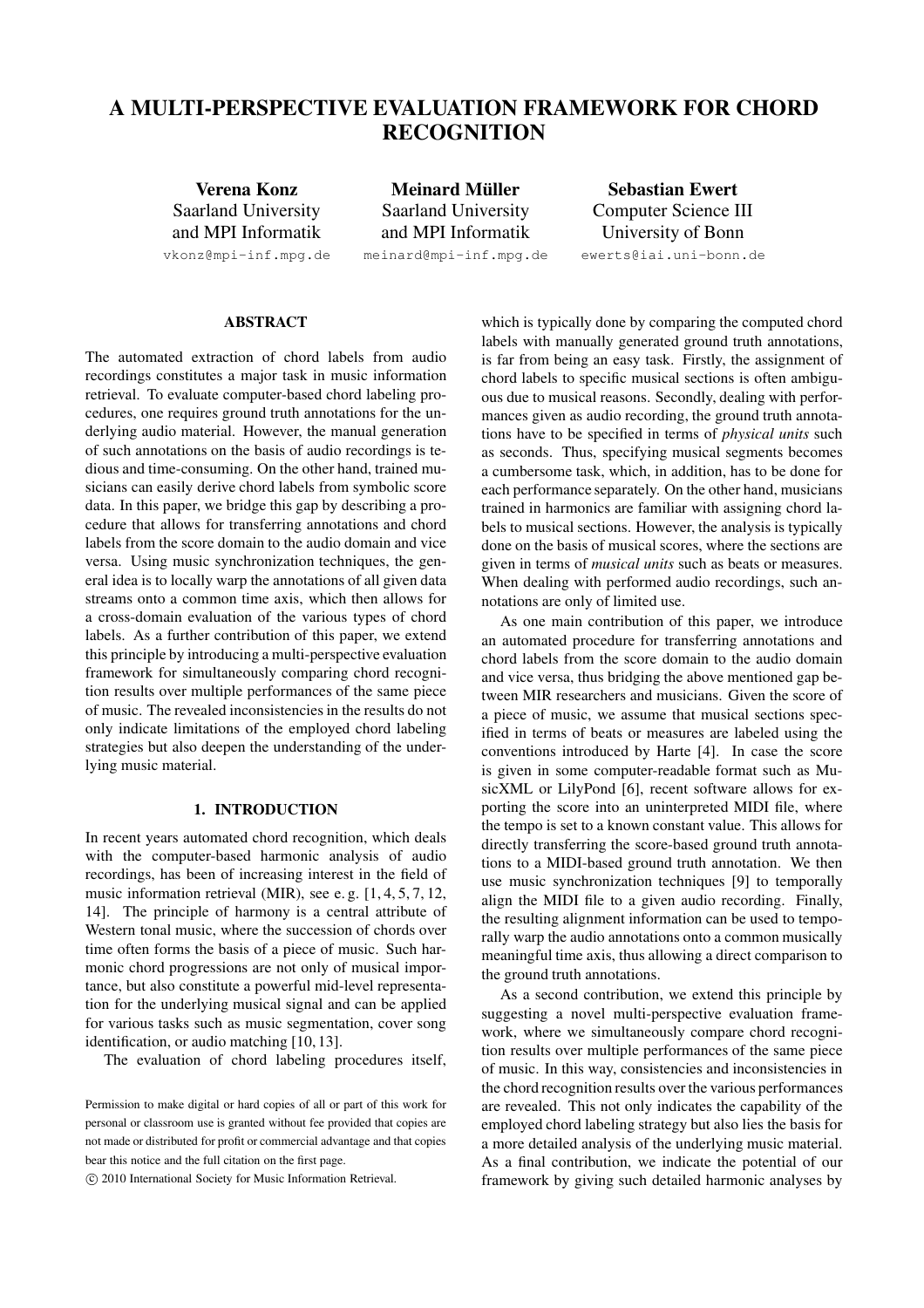means of three representative examples.

The remainder of this paper is organized as follows. First, in Sect. 2 we give an overview about music synchronization. Then, in Sect. 3 we present the multi-perspective evaluation framework. In Sect. 4 we demonstrate our framework giving an in-depth analysis of typical chord recognition errors. Conclusions and prospects on future work are given in Sect. 5.

### **2. MUSIC SYNCHRONIZATION**

For the methods presented in the following sections the concept of music synchronization is of particular importance. In general, the goal of music synchronization is to determine for a given position in one version of a piece of music, the corresponding position within another version. Most synchronization algorithms rely on some variant of dynamic time warping (DTW) and can be summarized as follows. First, two given versions of a piece of music are converted into feature sequences, say  $X :=$  $(X_1, X_2, \ldots, X_N)$  and  $Y := (Y_1, Y_2, \ldots, Y_M)$ , respectively. In this context, chroma features have turned out to yield robust alignment results even in the presence of significant artistic variations. In the following we employ CENS (**C**hroma **E**nergy **N**ormalized **S**tatistics) features, a variant of chroma features making use of shorttime statistics over energy distributions within the chroma bands, for a detailed description see [9]. Additionally, we consider non-standard tunings similar to Gómez [3]. Then, an  $N \times M$  cost matrix C is built up by evaluating a local cost measure  $c$  for each pair of features, i.e.,  $C(n, m) = c(x_n, y_m)$  for  $n \in [1 : N] := \{1, 2, ..., N\}$ and  $m \in [1 : M]$ . Each tuple  $p = (n, m)$  is called a *cell* of the matrix. A (global) *alignment path* is a sequence  $(p_1, \ldots, p_L)$  of length L with  $p_\ell \in [1:N] \times [1:M]$ for  $\ell \in [1 : L]$  satisfying  $p_1 = (1, 1), p_L = (N, M)$ and  $p_{\ell+1} - p_{\ell} \in \Sigma$  for  $\ell \in [1 : L - 1]$ . Here,  $\Sigma = \{(1, 0), (0, 1), (1, 1)\}\$  denotes the set of admissible step sizes. The *cost* of a path  $(p_1, \ldots, p_L)$  is defined as  $\sum_{\ell=1}^{L} C(p_{\ell})$ . A cost-minimizing alignment path, which constitutes the final synchronization result, can be computed via dynamic programming from  $C$ . For a detailed account on DTW and music synchronization we refer to [9].

Based on this general strategy, we employ a synchronization algorithm based on high-resolution audio features as described in [2]. This approach, which combines the high temporal accuracy of onset features with the robustness of chroma features, generally yields robust music alignments of high temporal accuracy.

#### **3. MULTI-PERSPECTIVE VISUALIZATION**

A score in a computer readable format such as LilyPond or MusicXML is available for many classical pieces of music [11]. For a trained musician it is much more intuitive to annotate the chords of a piece on the basis of the underlying score than on the basis of an audio recording. However, such an annotation is not directly transferable to an audio recording of the same piece, as both use very different notions of time. Furthermore, this also implies that this annotation cannot be used directly to evaluate the results of an audio-based automatic chord labeling method. In this section, we present a method integrating music synchronization techniques, which allows for a direct comparison of chord labels derived from different versions of a piece of music. This approach has several advantages. Firstly, the manual annotation becomes much more intuitive. Secondly, the position of a chord recognition error in an audio recording can be easily traced back to the corresponding position in the score. This allows for a very efficient indepth error analysis as we will show in Sect. 4. Thirdly, a single score-based annotation can be transfered to an arbitrary number of audio recordings for the underlying piece.

In the following, we assume that an audio recording and a score in computer readable format are given for a piece of music. Additionally, chord labels manually annotated by a trained musician on the basis of a score are given as well as labels automatically derived from the audio recording via some computer-based method. In a first step, we export the score to a MIDI representation. This can be done automatically using existing software. Beat and measure positions are preserved during the export, such that the score-based annotations are still valid for the MIDI file. In a next step, we derive CENS features from the MIDI as well as from the audio as mentioned in Sect. 2, say  $X := (X_1, X_2, \ldots, X_N)$  and  $Y := (Y_1, Y_2, \ldots, Y_M)$ , respectively. Since each CENS feature corresponds to a time frame, we can also create two binary chord vector sequences,  $A := (A_1, ..., A_N)$  and  $B := (B_1, ..., B_M)$ , which encode the given chord labels in a framewise fashion. Here,  $A_n, B_m \in \{0,1\}^d$  for  $n \in [1 : N]$  and  $m \in [1 : M]$ . The constant d equates the number of considered chords. A value of one in a vector component encodes the chord prevalent in the corresponding time frame. As we consider in the following only the 24 major and minor chords ( $d = 24$ ), we have to map the given chord labels in a meaningful way to one of these. To this end, we employ the interval comparison of the dyad, which was used for MIREX 2009 [8] and takes into account only the first two intervals of each chord. Thus, augmented and diminished chords are mapped to major and minor respectively, as well as any other label having a major or minor third as its first interval. Using the first four measures of Chopin's Mazurka Op. 68 No. 3 as an example, we illustrate the sequences  $A$  for the score and  $B$  for the audio in Fig.1(b) and  $1(c)$ , respectively. Note that in Fig.1(b) the time is expressed in terms of measures, while in Fig.1(c) the time is given in seconds. This different notion of time prevents a comparison of  $A$  and  $B$  at this point.

The next step consists of synchronizing the two CENS features sequences  $X$  and  $Y$  as mentioned in Sect. 2. The resulting alignment path  $p = (p_1, \ldots, p_L)$  encodes temporal correspondences between elements of  $X$  and  $Y$ . Following the same time frame division, the alignment path also encodes correspondences between the sequences A and B. Using this linking information, we locally stretch and contract the audio chord vector sequence  $B$  according to the warping information supplied by  $p$ . Here, we have to consider two cases. In the first case,  $p$  contains a subse-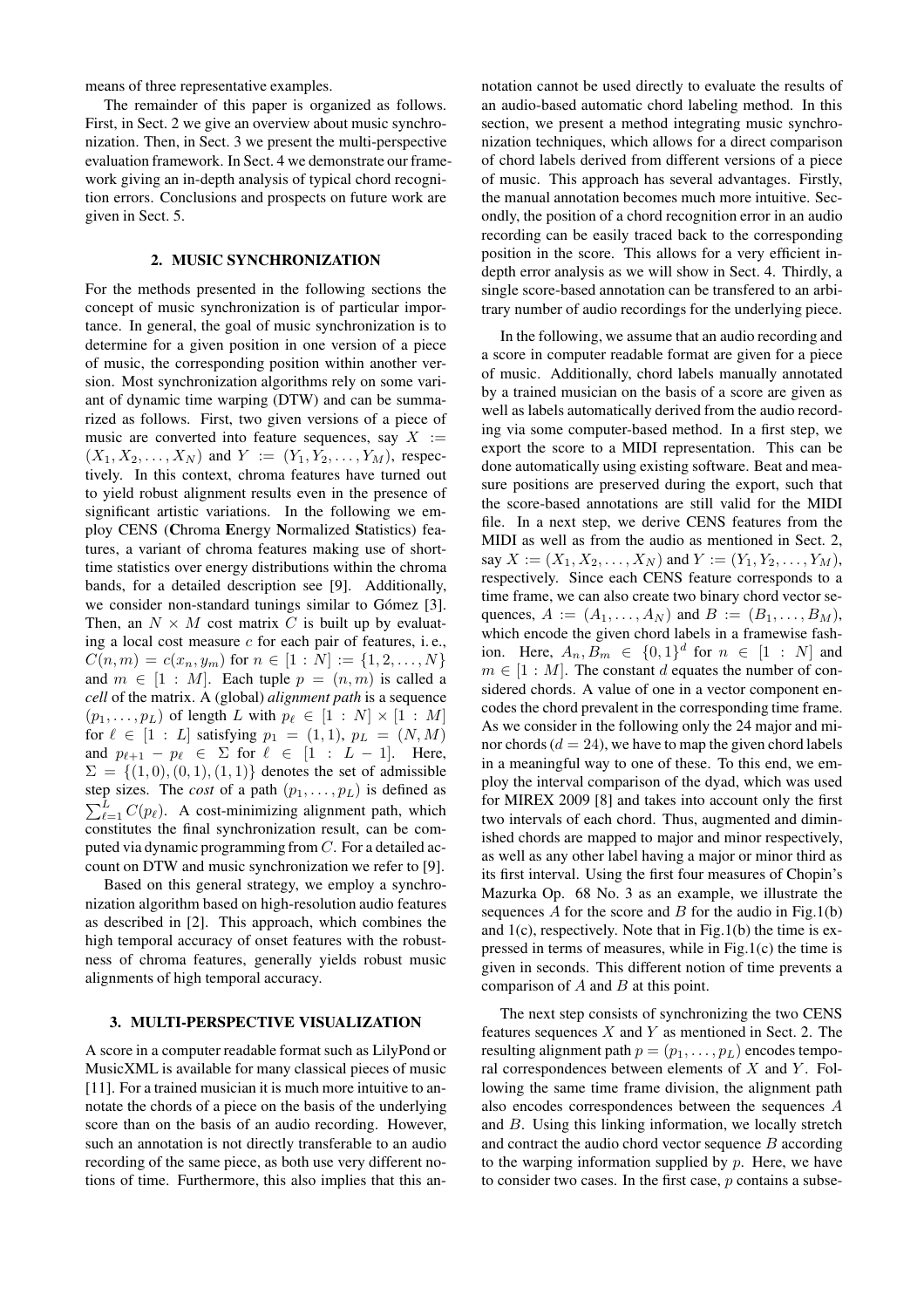

**Figure 1**. Various chord annotations visualized for the Chopin Mazurka Op. 68 No. 3 (F major), mm. 1-4. **(a)** Score. **(b)** Scorebased ground truth chord labels. **(c)** Computed audio chord labels (physical time axis). **(d)** Warped audio chord labels (musical time axis). **(e)** Overlayed score and audio chord labels. **(f)** Multiperspective overlay of score and audio chord labels.

quence of the form

$$
(n, m), (n + 1, m), \ldots, (n + \ell - 1, m)
$$

for some  $\ell \in \mathbb{N}$ , i.e., the  $\ell$  score-related vectors  $A_n, \ldots, A_{n+\ell-1}$  are aligned to the single audio-related vector  $B_m$ . In this case, we duplicate the vector  $B_m$  by taking  $\ell$  copies of it. In the second case, p contains a subsequence of the form

$$
(n, m), (n, m + 1), \ldots, (n, m + \ell - 1)
$$

for some  $\ell \in \mathbb{N}$ , i. e., the score-related vector  $A_n$  is aligned to  $\ell$  audio-related vectors  $B_m, \ldots, B_{m+\ell-1}$ . In this case, we replace the  $\ell$  vectors by the vector  $B_{m+\lfloor \ell/2 \rfloor}$ . The resulting warped version of  $B$  is denoted by  $\overline{B}$ . Note that the length of  $\bar{B}$  equals the length N of A, see Fig. 1(d). For the visualization we set all vectors in  $\overline{B}$  to 0, where no groundtruth chord label is available, as for example in the middle of measure (abbreviated mm.) 4, see Fig. 1(d).

Overall, we have now converted the physical time axis of the audio chord vector sequence  $B$  to the musically meaningful measure axis, as used for A. Finally, we can visualize the differences between the score-based and the audio-based chord labels by overlaying  $A$  and  $B$ , see Fig. 1(e). Here, the vertical axis represents the 24 major/minor chords, starting with the 12 major chords and continuing with the 12 minor chords. Blue entries now indicate areas, where the ground truth labels and the audio chord labels coincide. On the contrary, green and red encode the differences between the chord labels. Here, green entries correspond to the ground truth chord labels derived from the score, whereas red entries correspond to the audio chord labels. For example, at the beginning of mm. 2 the score as well as the audio chord labels indicate a C major chord. On the contrary, at the end of mm. 2 there is a C major chord specified in the score, while the chord labels derived from the audio incorrectly specify an A minor chord. Using the measure-based time information, we can look directly at the corresponding position in the score and analyze the underlying reason for this error. We will demonstrate this principle extensively in Sect. 4, where we present an in-depth analysis of typical errors produced by automatic chord labeling methods.

Next, we extend the just developed concept by introducing a multi-perspective visualization, see Fig. 1(f). Here, we make use of the fact that for classical pieces usually many different interpretations and recordings are available. Visualizing the chord recognition results simultaneously for multiple audio recordings of the same piece, we can analyze the consistency of errors across these recordings. On the one hand, if an error is not consistent, then this might indicate a chord ambiguity at the corresponding position. On the other hand, a consistent error might point to an intrinsic weakness of the automatic chord labeler, or an error in the manual annotations. This way, errors might be automatically classified before they are manually inspected.

In Fig. 1(f) the multi-perspective visualization for the first four measures of the Chopin Mazurka is represented. Here, we warped the automatically generated chord labels for 51 different audio recordings onto the musical time axis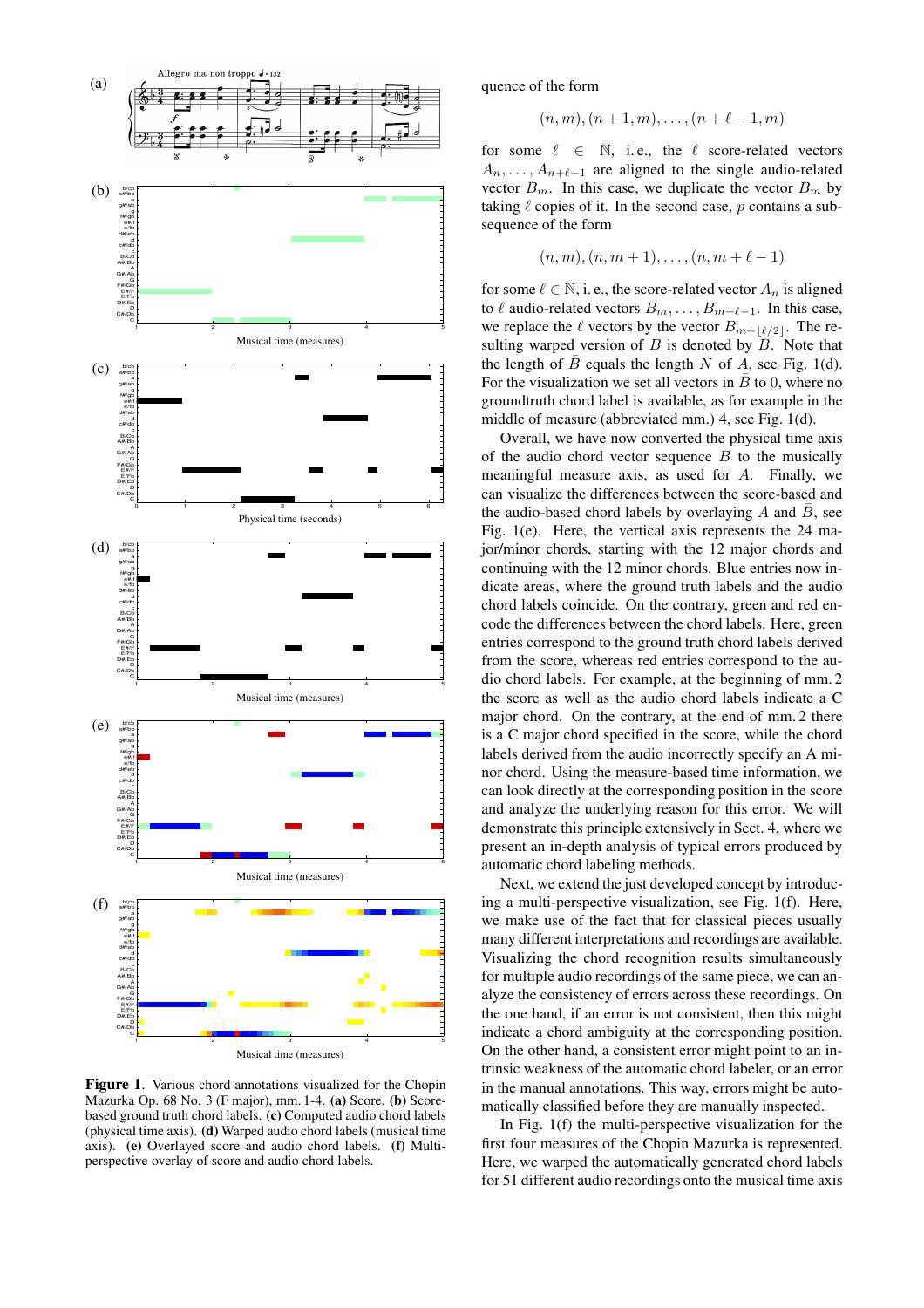using the steps described above. By overlaying the resulting chord vector sequences  $\bar{B}$  for all pieces, we get a visualization similar to the previous one in Fig. 1(e), so that the visualization for one audio recording can be seen as a special case of the multi-perspective visualization. In the multi-perspective visualization, we distinguish two cases using two different color scales: one color scale ranges from dark blue to bright green, and the other color scale ranges from dark red to yellow. The first color scale from blue to green serves two purposes. Firstly, it encodes the score-based ground truth chord labels. Secondly, it shows the degree of consistency between the automatically generated audio labels and the score labels. For example, the dark blue entries at the beginning of mm. 2 show, that a C major chord is specified in the score labels, and most audio-based labels coincide with the score label here. At the end of mm. 2 the bright green shows that the score specifies a C major, but most audio-based results differ here from the score label. Analogously, the second color scale from dark red to yellow also fulfills two purposes. Firstly, it encodes the audio-based chord labels that differ from the score labels. Secondly, it shows how consistent an error actually is. For example, at the beginning of mm. 2 there are no red or yellow entries, since the score labels and the audio labels coincide here. However, at the end of mm. 2, most audio-based chord labels differ from the score labels. Here most chord labels either specify an F major or an A minor chord.

#### **4. EVALUATION**

None of the currently available automatic chord labeling approaches works flawlessly. Errors can either be caused by the inherent ambiguity in chord labeling, or by a weakness special to the employed chord labeler. An in-depth analysis allowing for a distinction between these error sources is a very hard and time-consuming task. In this section, we show how this process can be supported and accelerated using the evaluation and visualization framework presented in Sect. 3. To this end, we manually created score-based chord annotations for several pieces of music. Furthermore, we implemented a very simple baseline chord labeler to study very common sources of error in chord labeling.

#### **4.1 Annotations**

For the following evaluation, a trained musician (Verena Konz) manually annotated the chords for three pieces of Western classical music. Firstly, Mazurka in F major Op. 68 No. 3 by Chopin. Secondly, Prelude in C major BWV 846 by Bach. Thirdly, the first movement of Beethoven's Fifth Symphony, Op. 67. Using the underlying score, the annotations were created on the beat-level, and in the case of the Bach Prelude on the measure-level. The format and naming conventions used for the annotation were proposed by Harte [4]. The annotator paid much attention to capture even slight differences between adjacent chords. Hence, the bass tone as well as missing or

added tones in chords are marked explicitly using the corresponding shorthands.

#### **4.2 Baseline-method for chord recognition**

A baseline chord labeler can be implemented using only a few simple operations. Given an audio recording, we first extract CENS features (see Sect. 2) resulting in a feature sequence  $Y := (Y_1, Y_2, \dots, Y_M)$ . We derive ten features per second, with each feature considering roughly 1100 ms of the original audio signal. Non-standard tunings are considered as described in Sect. 2. Then, we define a total of 24 chord templates, 12 templates for the major chords and 12 for the minor chords. The considered templates are 12 dimensional vectors, in which the respective three tones of the corresponding major(minor) chord (the root note, the major(minor) third and the fifth) are set to 1 and the rest to 0. Thus, we obtain e. g. for C major the template

$$
(1,0,0,0,1,0,0,1,0,0,0,0)\\
$$

and for C minor the template

$$
(1,0,0,1,0,0,0,1,0,0,0,0).
$$

Let  $T$  in the following denote the set of all 24 chord templates. In a next step, we choose a distance function  $d$ , which measures the distance of the i-th feature vector  $Y_i$  to a template  $t \in T$ .

$$
d: [0,1]^{12} \times [0,1]^{12} \mapsto [0,1]
$$

$$
d(t,Y_i) = 1 - \frac{\langle t, Y_i \rangle}{\|t\| \cdot \|Y_i\|},
$$

where  $\langle \cdot, \cdot \rangle$  denotes the inner product and  $\|\cdot\|$  the Euclidean norm. By minimizing over  $t \in T$  we can find the best matching chord template  $t^*$  for the i-th feature vector.

$$
t^* = \underset{t \in T}{\text{argmin}} \quad d(t, y_i)
$$

The chord label associated with  $t^*$  constitutes the final result for the i-th frame.

#### **4.3 Experiments**

We start our evaluation by looking again at our running example, Chopin Mazurka Op. 68 No. 3. Our proposed visualization method clearly reveals various chord recognition errors, see Fig. 1(e). Making use of the musical time axis, these errors can now easily be traced back to the corresponding position in the score and analyzed further. For example, at the beginning of the piece, the score-based ground truth annotation corresponds to F major, whereas the computed audio-based annotation corresponds to F minor. A mix-up of major and minor often appears in the chord recognition task. The next misclassification occurs at the end of mm. 1, where the ground truth still corresponds to F major, but the computed annotation specifies a C major, which is actually the subsequent chord in the ground truth. This may be a boundary problem or an error in the synchronization.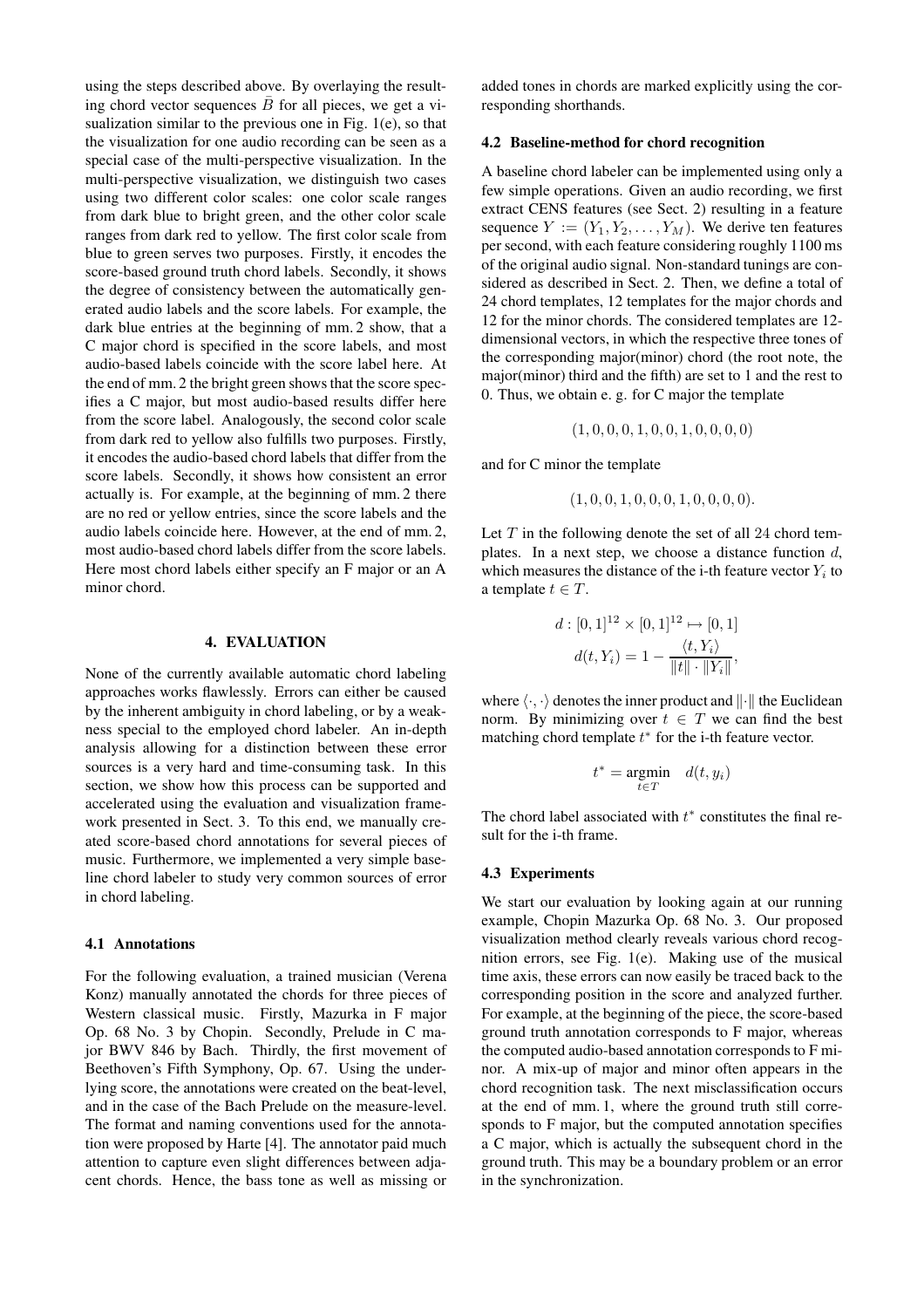In the middle of mm. 2, we note that the ground truth chord is B minor, whereas the computed chord is C major. Having a look at the score, one can see that the chord in question is actually a B diminished chord. Due to the reduction of the manual annotation to major/minor chords, this chord is mapped to a B minor chord in the ground truth. Causing a misclassification here, this is often a problem in the major/minor evaluation based on the comparison of the dyad.

The next misclassifications are due to the musical ambiguity of chords. At the end of mm. 2 we observe in the score a C major chord, where the fifth is missing. Comparing on the dyad level, this chord is mapped to a C major chord in the ground truth. However, all the notes of the chord (C,E) are also part of an A minor chord, which is actually computed at this position. A similar problem occurs at the beginning and at the end of mm. 3, where the ground truth annotation corresponds to D minor, whereas the computed annotation corresponds to F major. The same phenomenon appears a last time at the end of mm. 4, where F major is recognized instead of A minor. This phenomenon is caused by ambiguities inherent to the chord labeling task and constitutes a very common problem. The chords in classical music rarely are pure major or minor chords, because tones are often missing or added. Hence, the recognition as well as the manual annotation process become a hard task.

Next, we illustrate what kind of additional information our multi-perspective visualization can provide compared to the just discussed visualization that only makes use of a single audio recording. Here, we consider again the first four measures of the Chopin Mazurka. Instead of using only one audio recording we overlay the chord recognition results for 51 different audio recordings in our multiperspective visualization, see Fig. 1(f). Looking for consistencies and inconsistencies, it is possible to classify and investigate single errors even further. For example, the misclassified F minor chord in the beginning of mm. 1 (see Fig. 1(e)) seems to be an exception for the specific recording. This can be clearly seen from the multi-perspective visualization where only for a few of the 51 audio recordings F minor is computed instead of F major. Also, the misclassification at the end of mm. 4 (F major instead of A minor) is not consistent across all considered audio recordings. On the contrary, some of the misclassifications which we observed in the case of one audio recording (Fig. 1(e)), are consistently misclassified for most of the other audio recordings. For example, the diminished chord in the middle of mm. 2, the chord ambiguity problem occuring at the end of mm. 2 (A minor instead of C major), the beginning of mm. 3 (F major instead of D minor) and the end of mm. 4 (F major instead of A minor). Overall, the multi-perspective chord recognition allows for a classification of recognition errors into those specific to a recording and those independent of a recording.

As a further example we now consider the famous Bach Prelude in C major, BWV 846. The multi-perspective visualization for 5 different audio recordings for mm. 19-24 (see Fig. 2) again reflects the chord recognition problems



**Figure 2**. Bach BWV 846, mm. 19-24. **(a)** Score, **(b)** Multiperspective overlay of score and audio chord labels.

related to diminished chords. At the beginning of the excerpt (mm. 19-21) and at the end (mm. 24) the chord recognition result for all audio recordings consistently agrees more or less with the ground truth. However, one can observe two passages with green entries in mm. 22-23. Looking at the corresponding position in the score, we find two diminished seventh chords, in mm. 22 an *F#:dim7* and in mm. 23 an *Ab:dim7*. Due to the reduction to major/minor chords these two chords are mapped to F# minor and Ab minor in the ground truth annotation, respectively, see Fig. 2. However, in most audio recordings an A minor chord is detected instead of *F#:dim7*, having two tones (A and C) in common. And instead of the *Ab:dim7* chord an F minor chord is found, for which even all three tones are present (F, Ab and C) due to the additional passing note C in the *Ab:dim7*. While the seventh chord in mm. 20 is recognized well for all recordings, we see that in mm. 21 the F major seventh chord was mistaken for an A minor chord, again due to chord ambiguity reasons.

As a last example we now consider the first movement of Beethoven's Fifth Symphony in 37 different audio recordings. Actually, this piece of music is much more complicated in terms of harmonic aspects than the previously considered Chopin and Bach examples. In the Beethoven example, we can often find the musical principles of suspension, passing notes or "unisono" passages. Here, the automatic chord recognition as well as the manual annotation are challenging and ambiguous tasks. One example for the use of nonharmonic tones in chords can be found in mm. 470-474, visualized in Fig. 3. Looking at the score, we observe in the left hand a D major chord with a missing fifth (mm. 470-473), but in the right hand a G is added in octaves to this D major chord. Being the fourth of D, the G can be seen as a nonharmonic tone in D major. This causes a chord misclassification for about 15 recordings, where G major or alternatively G minor is computed.